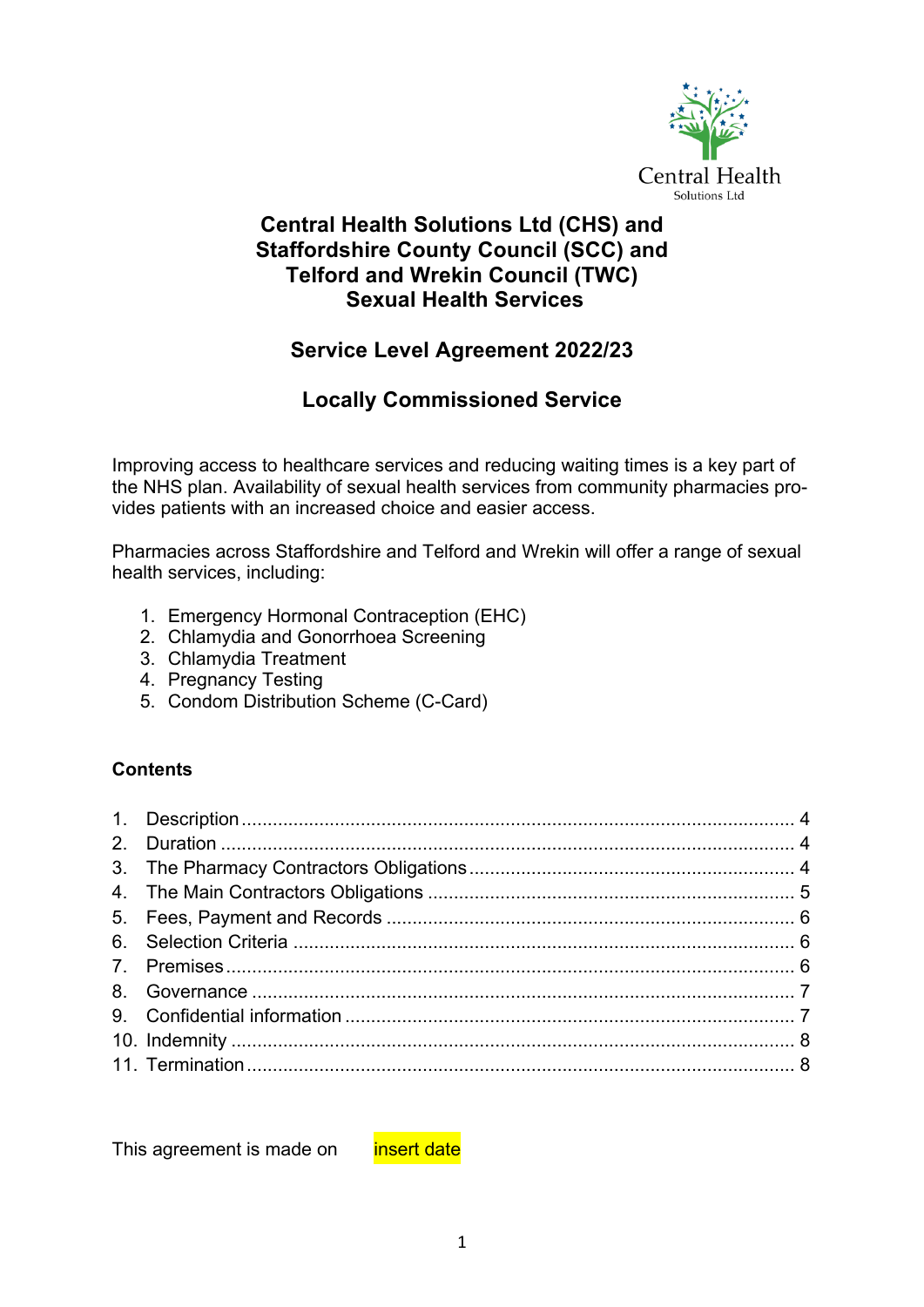#### Between

1. Central Health Solutions Limited (CHS). Registered office: 3MC Middlemarch Business Park, Siskin Drive, Coventry, CV3 4JF. The Main Contractor.

And

2. Pharmacy Contractor Name and full address The Pharmacy Contractor

each a 'party' or together the 'parties'.

#### Whereas

- (1) The Main Contractor has entered into an agreement with Staffordshire County Council (SCC) and Telford and Wrekin Council (TWC) to provide sexual health services for their residents.
- (2) SCC are the Lead Commissioners for this contract
- (3) The Main Contractor has approval from SCC and WRC that services described may be sub-contracted to pharmacy contractors across both geographies, under the terms and conditions set out in the agreement.

#### **A. Definitions and Interpretation**

In this Agreement, unless the context otherwise requires, the following expressions have the following meanings:

| "Business Day"                                       | means any day (other than Saturday or Sunday) on which<br>ordinary banks are open for their full range of normal busi-<br>ness:                                        |              |  |
|------------------------------------------------------|------------------------------------------------------------------------------------------------------------------------------------------------------------------------|--------------|--|
| "Pharmacy Contractor Repre-<br>sentative"            | means<br>responsible for liaising with the Main Contractor's Repre-<br>sentative or such other person who the Pharmacy Contrac-<br>tor may from time to time nominate; | who shall be |  |
| "Pharmacy Contractor Man-<br>agement Representative" | Means<br>responsible for liaising with the Main Contractor or such<br>other person who the Service Provider may from time to<br>time nominate;                         | who shall be |  |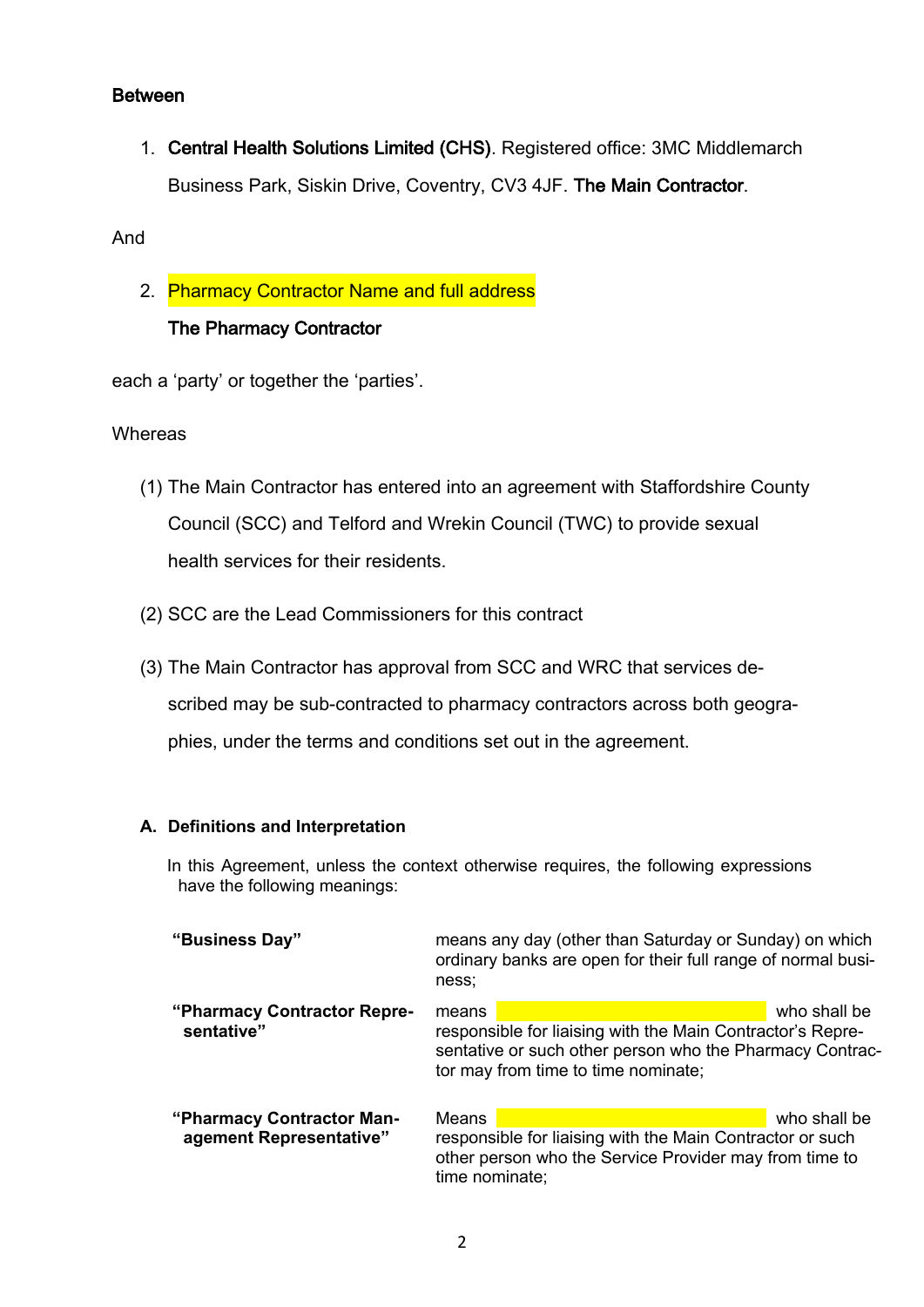| "Commencement Date"                             | means the date on which this Agreement comes into force                                                                                                                                                                                                                                                                                                                                                                                                                                                                                                                                                                                                        |  |  |  |
|-------------------------------------------------|----------------------------------------------------------------------------------------------------------------------------------------------------------------------------------------------------------------------------------------------------------------------------------------------------------------------------------------------------------------------------------------------------------------------------------------------------------------------------------------------------------------------------------------------------------------------------------------------------------------------------------------------------------------|--|--|--|
| "Confidential Information"                      | means, in relation to either Party, information which is dis-<br>closed to that Party by the other Party pursuant to or in<br>connection with this Agreement (whether orally or in writing<br>or any other medium, and whether or not the information is<br>expressly stated to be confidential or marked as such);                                                                                                                                                                                                                                                                                                                                            |  |  |  |
| "Fees"                                          | means the fees payable by the Main Contractor to the<br><b>Pharmacy Contractor</b>                                                                                                                                                                                                                                                                                                                                                                                                                                                                                                                                                                             |  |  |  |
| "Intellectual Property Rights"                  | means any and all patents, rights in inventions, rights in de-<br>signs, trademarks, trade and business names and all asso-<br>ciated goodwill, rights to sue for passing-off or for unfair<br>competition, copyright, moral rights and related rights,<br>rights in databases, topography rights, domain names,<br>rights in information (including know-how and trade se-<br>crets) and all other similar or equivalent rights (subsisting<br>now or in the future) in any part of the world, in each case<br>whether registered or unregistered and including all appli-<br>cations for, and renewals or extensions of, such rights for<br>their full term; |  |  |  |
| "Performance Report"                            | means a report detailing the performance of the Pharmacy<br>Contractor provider in relation to sexual health services<br>data                                                                                                                                                                                                                                                                                                                                                                                                                                                                                                                                  |  |  |  |
| "Main Contractor's Repre-                       | means the Main Contractors Lead Director who shall be re-                                                                                                                                                                                                                                                                                                                                                                                                                                                                                                                                                                                                      |  |  |  |
| sentative"                                      | sponsible for liaising with the Pharmacy Contractor Repre-<br>sentative or such other person who the Client may from<br>time to time nominate;                                                                                                                                                                                                                                                                                                                                                                                                                                                                                                                 |  |  |  |
| "Central Health's Management<br>Representative" | means the Main Contractor's Director who shall be respon-<br>sible for liaising with the Pharmacy Contractor's Manage-<br>ment Representative or such other person who the Main<br>Contractor may from time to time nominate;                                                                                                                                                                                                                                                                                                                                                                                                                                  |  |  |  |
| "Services"                                      | All commissioned sexual health services including emer-<br>gency hormonal contraception (EHC), chlamydia and gon-<br>norhoea screening, chlamydia treatment, pregnancy testing<br>and condom distribution                                                                                                                                                                                                                                                                                                                                                                                                                                                      |  |  |  |
| "Term"                                          | means the term of this Agreement as set out in Clause B.                                                                                                                                                                                                                                                                                                                                                                                                                                                                                                                                                                                                       |  |  |  |
| "C-card"                                        | means a Condom Card which is a plastic, double sided,<br>wallet sized card.                                                                                                                                                                                                                                                                                                                                                                                                                                                                                                                                                                                    |  |  |  |
| "EHC"                                           | means Emergency Hormonal Contraception                                                                                                                                                                                                                                                                                                                                                                                                                                                                                                                                                                                                                         |  |  |  |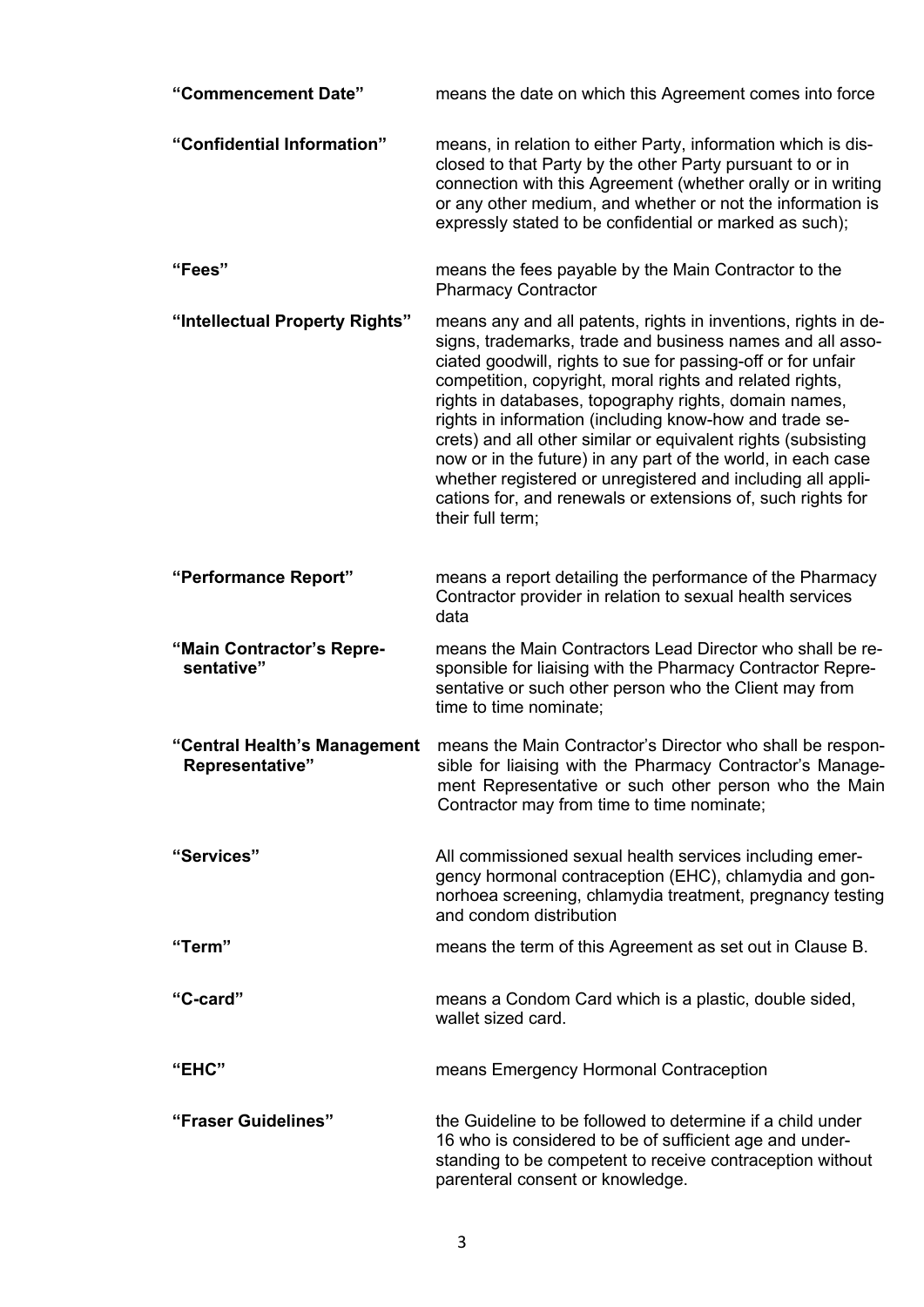**"Integrated Sexual Health ser-**provided by Midlands Partnership NHS Foundation Trust. **vices"**

**"PGD"** means Patient Group Direction.

#### B. **Term of Agreement**

1. This Agreement will come into force on the commencement date of 1<sup>st</sup> April 2022 and shall continue in force for an initial term of 1 year.

2. Subject to the Agreement Review provisions, the Term of this Agreement may be renewed for further periods of 1 year (which shall thereafter be defined as part of the Term).

3. This agreement is subject to there being an existing agreement for this service between Staffordshire County Council, Telford and Wrekin Council, and the Main Provider.

#### **1. Description**

- **1.1.** The agreement is for the pharmacy contractor to provide at least one sexual health service as detailed in the attached service specifications.
- **1.2.** Participating pharmacies can print, sign and scan this agreement to admin@1centralhealth.co.uk
- **1.3.** Data for provision of each sexual health service will be recorded on Pharmoutcomes
- **1.4.** Invoices will be generated, and pharmacists paid monthly, by the end of the following month.

#### **2. Duration**

- **2.1.** This agreement shall commence on 1st April 2022 and shall, subject to the other provisions of this Agreement, continue until 31st March 2023 (the 'Expiry Date') unless:
	- **2.1.1.** terminated in writing by either party
	- **2.1.2.** the Main Contract is terminated for any reason, in which case this Agreement shall terminate immediately, subject to all the rights of the Parties accrued up to the date of termination
- **2.2.** The parties may agree to extend this Agreement beyond the Expiry Date on terms and conditions agreed at the time

#### **3. The Pharmacy Contractors Obligations**

- **3.1.** The Pharmacy Contractor shall:
	- **3.1.1.** use reasonable endeavors to provide Services in accordance with the Service Specification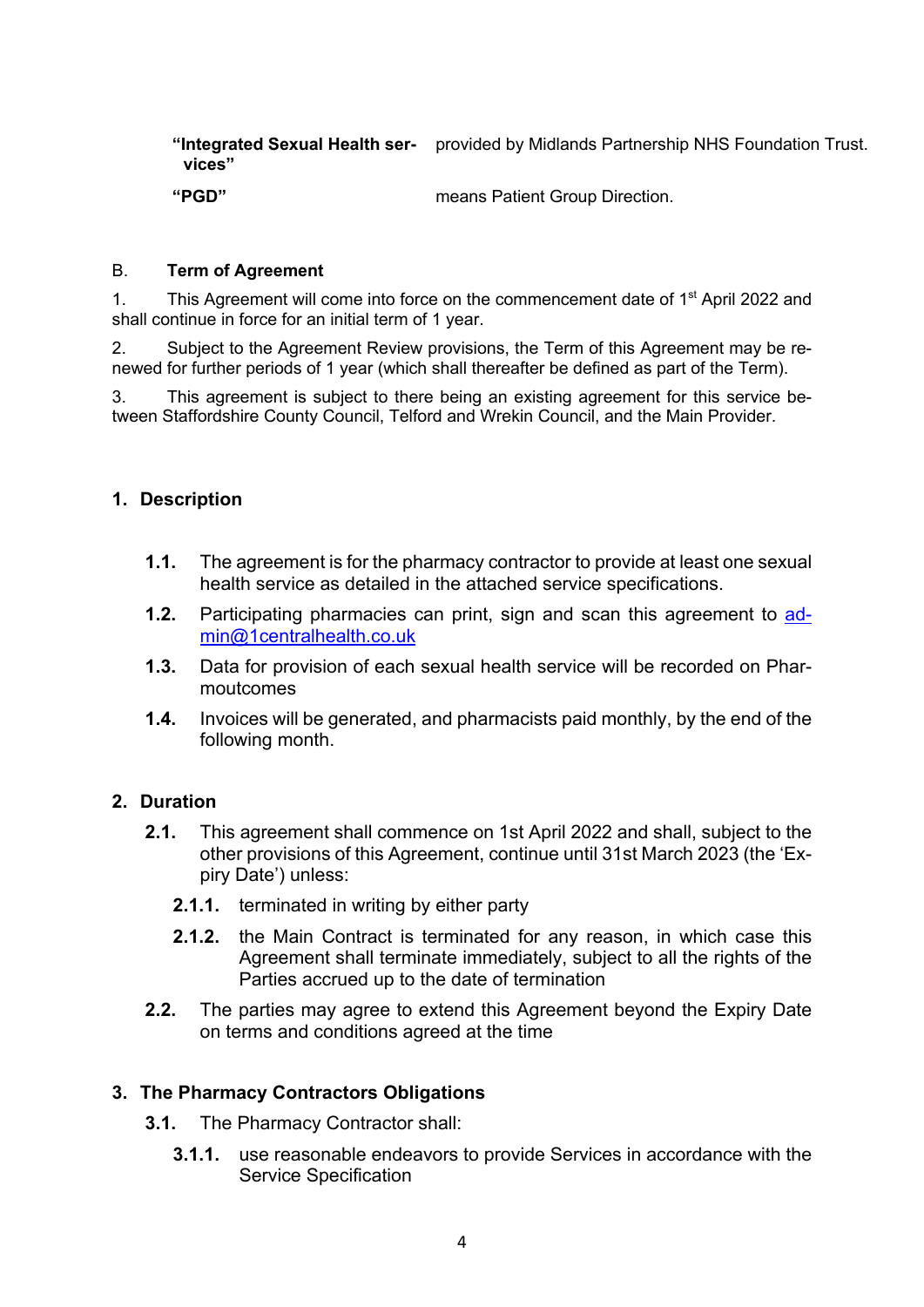- **3.1.2.** obtain and maintain all necessary licenses and consents, and comply with applicable laws, enactments, orders, regulations and guidance
- **3.1.3.** throughout the term of this Agreement and for as long time therafter as may be regarded as necessary and customary in the healthcare sector, maintain appropriate public liability and professional negligence insurance relating to the provision of Services with an insurance carrier of good standing against whom the Main Contractor can raise no reasonable objection.
- **3.1.4.** Provide services that are accessible and responsive to individual needs, in respect of age, gender, ethnic origin, language, culture, religion, sexuality and disability.
- **3.1.5.** Have Standard Operating Procedures (SOPs) for the service signed by all members of staff providing the service, and review the SOP annually. Keep records in the pharmacy of all staff training and SOP reviews.
- **3.1.6.** Ensure pharmacists and pharmacy staff involved in the provision of these services attend training updates provided by CHS to facilitate best practice.
- **3.1.7.** Notify CHS, in writing, of any personnel changes within the pharmacy that may affect the delivery of services as soon as they become aware of such changes.
- **3.1.8.** Display a confidentiality notice.
- **3.1.9.** Attend annual meetings with CHS to promote service development and to keep pharmacy contactors and their staff up to date with new developments, knowledge, and evidence.
- **3.1.10.** Cooperate with any locally agreed assessment of the service including service user experience.

#### **4. The Main Contractors Obligations**

- **4.1.** The Main Contractor shall:
	- **4.1.1.** co-operate with the Pharmacy Contractor in all matters relating to Services, and appoint a Main Contractor Director who shall have the authority contractually to bind the Main Contractor on matters relating to the Services
	- **4.1.2.** if at any time during this Agreement the Pharmacy Contractor reasonably requests that a matter is raised with the Head Contractor or any document forwarded to the Head Contractor, the Main Contractor must raise such matter or forward such document on behalf of the Pharmacy Contractor and provide the Pharmacy Contractor with any response received
	- **4.1.3.** pay the Pharmacy Contractor in accordance with the fees shown in Schedule 2.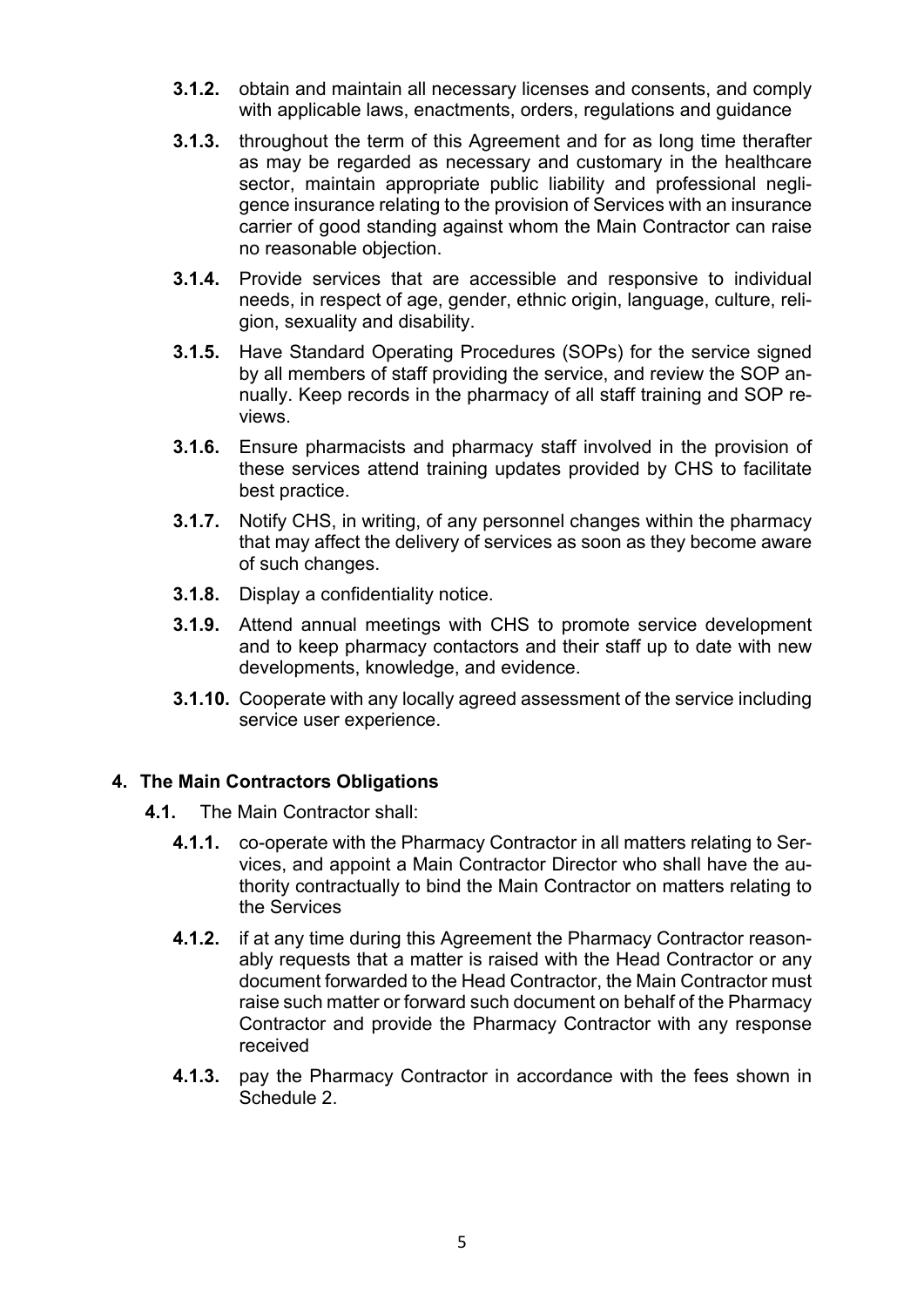#### **5. Fees, Payment and Record**

- **5.1.** The main Contractor shall pay the Fees to the Pharmacy Contractor in accordance with the provisions of Schedule 2 as consideration for the Services provided by the Pharmacy Contractor in accordance with the terms and conditions of this Agreement.
- **5.2.** The Client will make payments to Pharmacy Contractors within 59 days of the claim being received, providing all data is supported by accurate entries on Pharmoutcomes.

Each Party shall:

- **5.3.** Keep, or procure that there are kept, such records and books of account as are necessary to enable the amount of any sums payable pursuant to this Agreement to be accurately calculated.
- **5.4.** At the reasonable request of the other Party, allow that Party or its agent to inspect those records and books of account and, to the extent that they relate to the calculation of those sums, to take copies of them

#### **6. Selection Criteria**

- **6.1.** Community pharmacy sexual health services will cover the whole of the Staffordshire and Telford and Wrekin, in both rural and suburban areas, to ensure good access
- **6.2.** Pharmacies will be sub-contracted depending on their location, opening hours and past performance delivering sexual health services
- **6.3.** The names of participating pharmacists will be sent to SCC and TWC Commissioners, and shared with other sexual health providers and pharmacies
- **6.4.** Pharmacies will have a 'Sexual Health Champion' who is a member of staff that has completed the CHS Sexual Health Champion distance learning package
- **6.5.** The lead pharmacist will have a Disclosure and Barring Service (DBS) check

#### **7. Premises**

- **7.1.** Pharmacies must have a consultation room where conversations cannot be overheard. The pharmacy must be able to offer services at least 80% of their opening hours. If due to unforeseen circumstances the pharmacy is unable to provide the service, the pharmacy should signpost the participant to another pharmacy or sexual health service. The pharmacy should ensure that the pharmacy to which the participant is being signposted is able to provide the service by phoning the pharmacy to check before the participant leaves the pharmacy
- **7.2.** The pharmacy contractor must ensure the service is accessible, appropriate and sensitive to the needs of all service users. No eligible participant shall be excluded or experience particular difficulty in accessing and effectively using this service due to their race, gender, disability, sexual orientation, religion or belief, gender reassignment, marriage or civil partnership status, pregnancy or maternity, or age.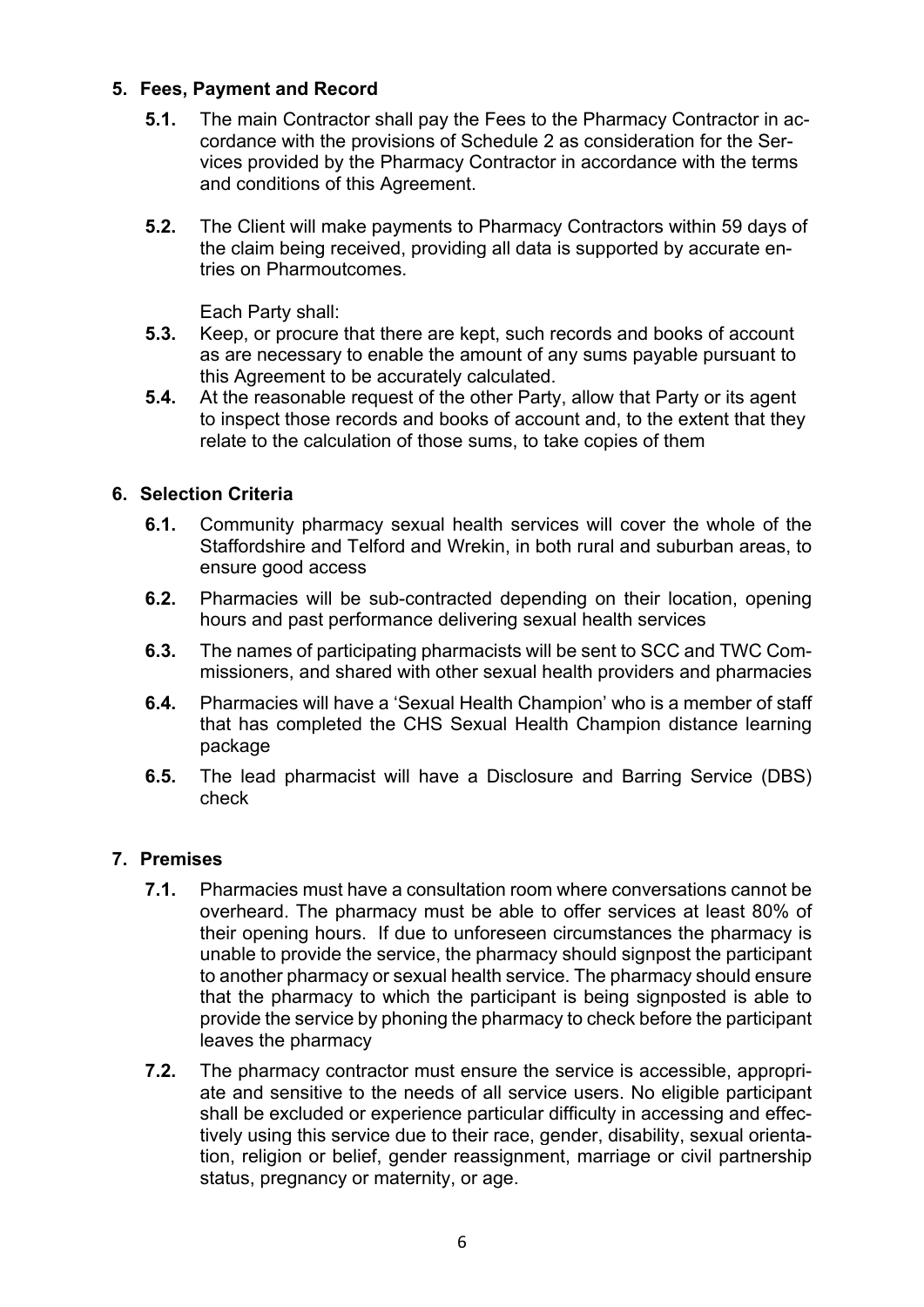**7.3.** All premises must meet all relevant legislative, certification and validation inspections and requirements including health & safety. They must be accessible, clean, secure, suitable for the purpose for which they are being used, properly used, properly maintained, and appropriately located for the purpose for which they are being used.

#### **8. Governance**

- **8.1.** The pharmacist will effectively manage any complaints using their own internal complaints procedures which must be consistent with the NHS and Local Authority Social Services and National Health Service Complaints (England) Regulations.
- **8.2.** The pharmacist will manage any incidents in line with the requirements of the NHS Contractual Framework for community pharmacy.
- **8.3.** All identified serious incidents must be notified by the Pharmacy Contractor to CHS without delay and within **two working days.**
- **8.4.** The Pharmacy Contractor will designate a senior member of staff to have responsibility for reporting and follow-up of serious incidents within given timescales.
- **8.5.** Following the investigation of a serious incident an action plan will be drawn up by the Pharmacy contractor.
- **8.6.** CHS will give feedback within **20 working days** of receipt of the action plan and if it requires further development, will refer back to the Pharmacy Contractor requesting additional information within a specified timescale.
- **8.7.** The serious incident will be deemed 'closed' with the agreement of CHS and SCC or TWC, following the receipt of evidence of implementation of actions, and dissemination of lessons learnt within the Pharmacy Contractor organisation.
- **8.8.** Pharmacies should maintain appropriate records to ensure effective ongoing service delivery and audit.

#### **9. Confidential information**

- **9.1.** Each Party undertakes that, except if authorized in writing by the other Party, it shall, at all times during the continuation of this Agreement and for five (5) years after its termination:
	- **9.1.1.** keep confidential all confidential information relating to the provision of the services detailed in this Agreement;
	- **9.1.2.** not disclose any confidential information to any other party;
	- **9.1.3.** not use any confidential information for any purpose other than as contemplated by and subject to the terms of this Agreement;
	- **9.1.4.** not make any copies of, record in any way or part with possession of any confidential information; and
	- **9.1.5.** ensure that none of its directors, officers, employees, agents, sub-contractors, or advisors does any act which, if done by that Party, would be a breach of the provision of sub-clauses above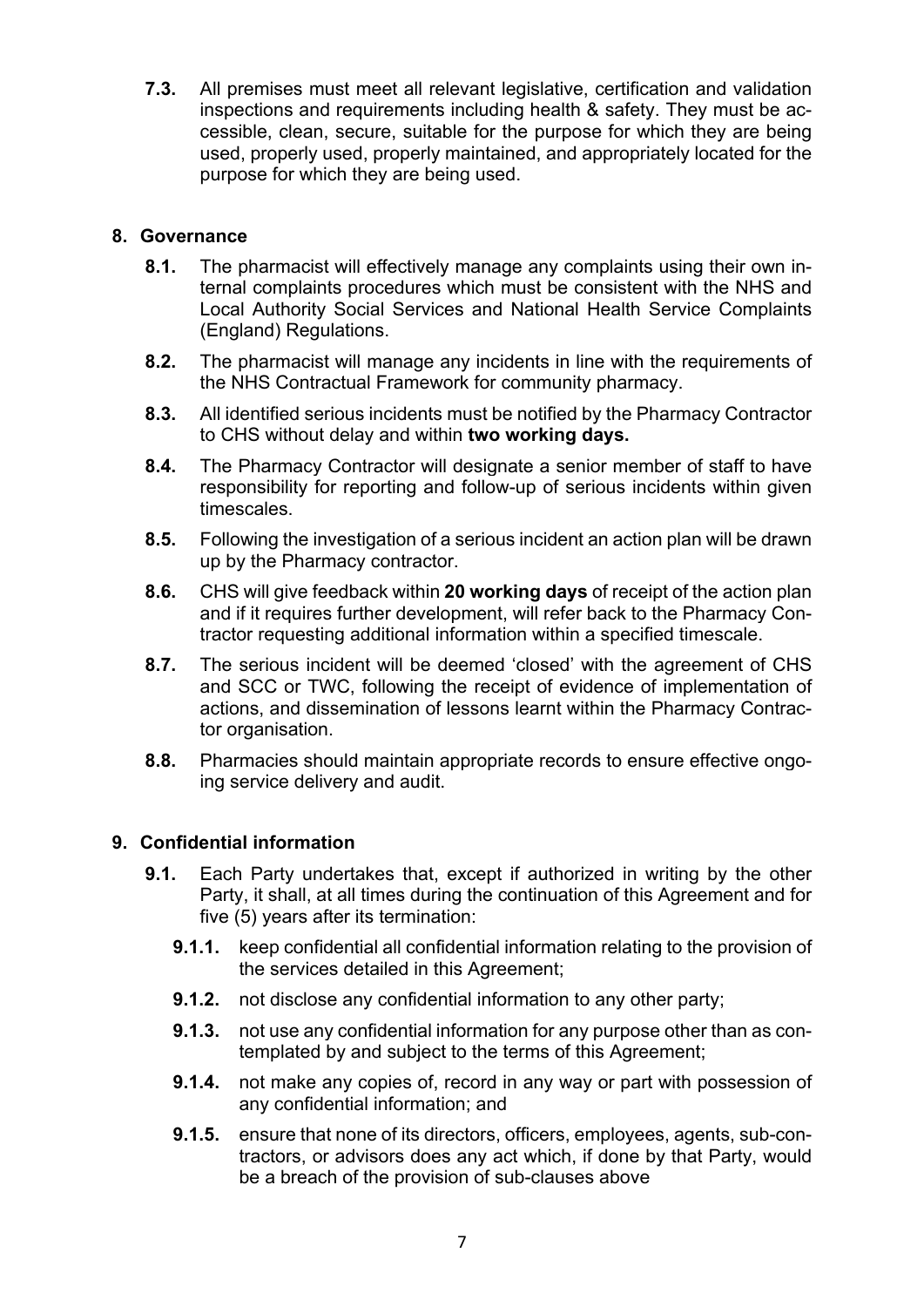- **9.2.** Either party may disclose any confidential information to
	- **9.2.1.** Central Health Solutions Limited, Staffordshire County Council and Telford and Wrekin Council
	- **9.2.2.** Any government or other authority or regulatory body;
		- **9.2.2.1.1.** to such extent only as is necessary for the purposes contemplated by this Agreement (including, but not limited to, the provision of the Services), or as required by law. In each case that Party shall first inform the person, party or body in question that the Confidential Information is confidential and obtaining and submitting to the other Party a written confidentiality undertaking from the party in question. Such undertaking should be as nearly as practicable, to keep the Confidential Information confidential and to use it only for the purposes for which the disclosure is made;
		- **9.2.2.1.2.** use any Confidential Information for any purpose, or disclose it to any other person, to the extent only that it is at the date of this Agreement, or at any time after that date becomes, public knowledge through no fault of that Party. In making such use or disclosure, that Party must not disclose any part of the Confidential Information that is not public knowledge.
- **9.3.** All parties will comply with the requirements of the Data Protection Act 2018, GDPR, and the Freedom of Information Act 2000.
- **9.4.** All relevant paperwork must be managed in line with 'Records Management: NHS Code of Practice'

#### **10.Indemnity**

- **10.1.** The pharmacist shall maintain insurance for public liability in a minimum sum of five million pounds (£5,000,000) and professional indemnity/malpractice to a minimum of five million pounds (£5,000,000) against any claims which may arise out of the terms and conditions of this agreement.
- **10.2.** Any litigation resulting from an accident or negligence on behalf of the pharmacist is the responsibility of the pharmacist who will meet the costs and any claims for compensation, at no cost to CHS.

#### **11.Termination**

- **11.1.** Either party may terminate the agreement before the end date subject to providing three months' notice in writing.
- **11.2.** CHS may suspend or terminate this agreement forthwith if there are reasonable grounds for concern including, but not limited to, malpractice, negligence, or fraud on the part of the pharmacist.
- **11.3.** Upon the termination of this Agreement for any reason:
	- **11.3.1.** any sum owing by either Party to the other Party under any of the provisions of this Agreement shall become immediately due and payable;
	- **11.3.2.** any rights or obligations to which any of the Parties to this Agreement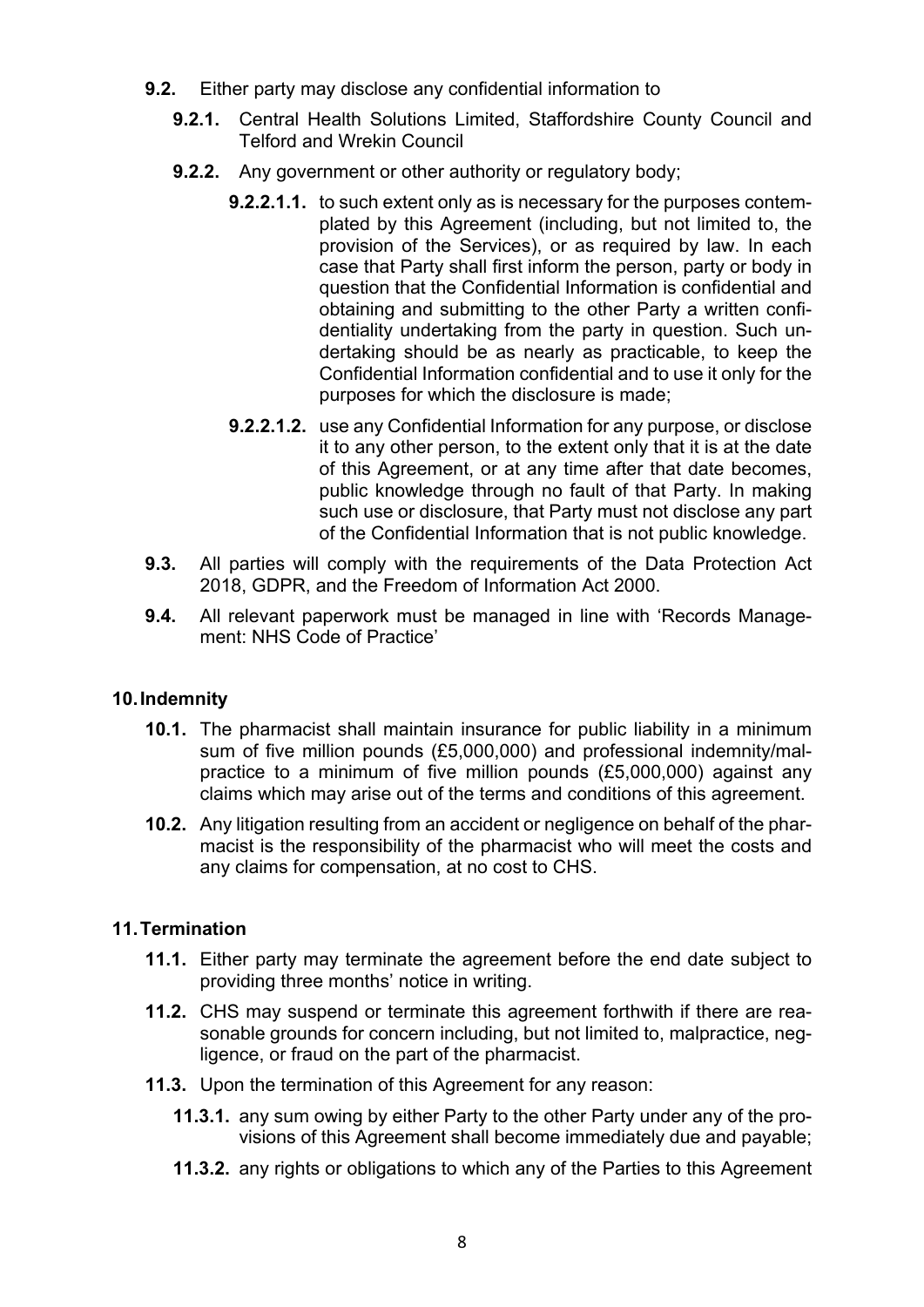may be entitled or be subject before its termination shall remain in full force and effect where they are expressly stated to survive such termination;

**11.3.3.** termination shall not affect or prejudice any right to damages or other remedy which the terminating Party may have in respect of the event giving rise to the termination or any other right to damages or other remedy which either Party may have in respect of any breach of this Agreement which existed at or before the date of termination;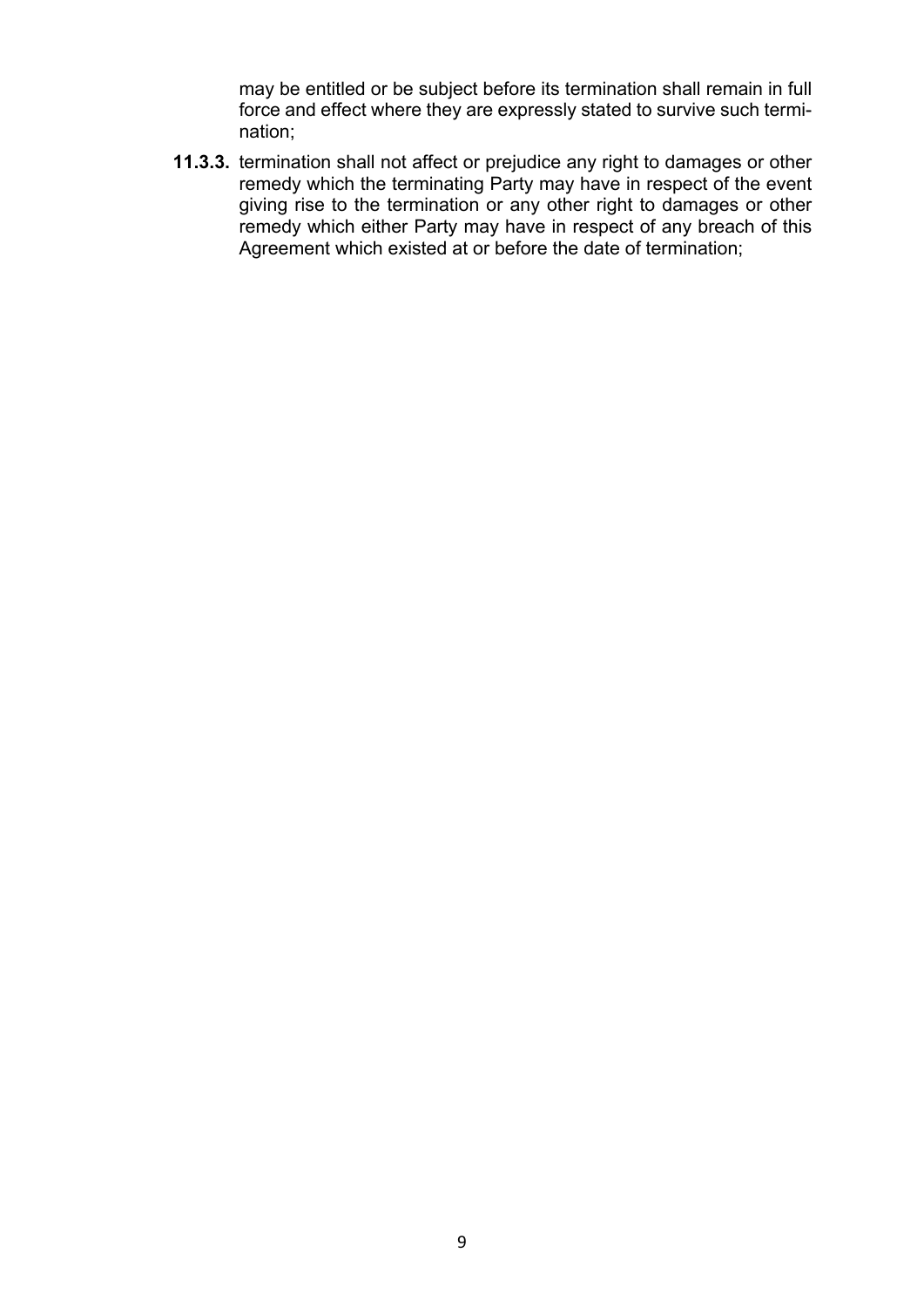# **Schedule 1 Service specifications**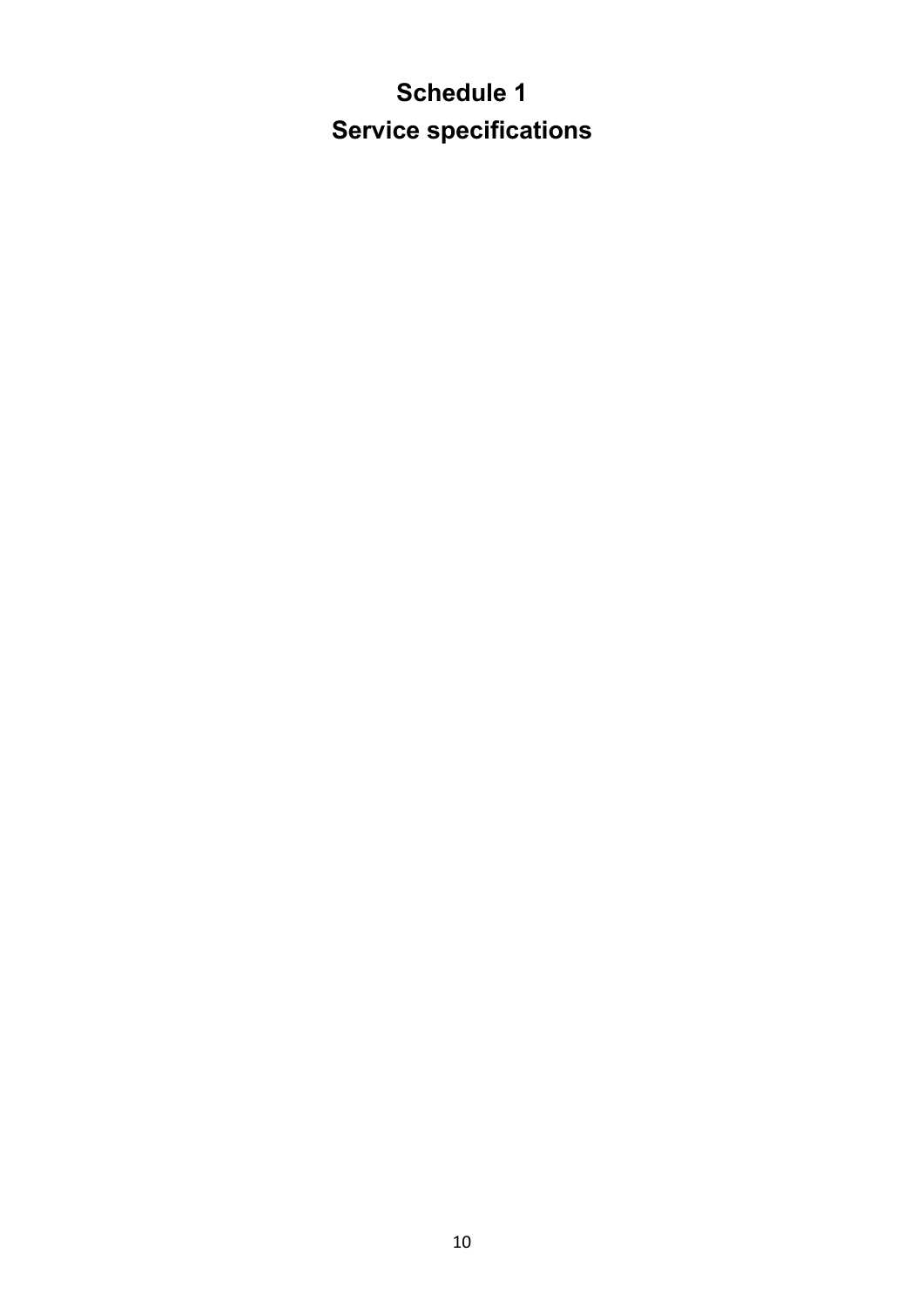#### **Emergency Hormonal Contraception**

#### **Aims and Objections**

The aim of this service is to provide, free of charge, access to Emergency Hormonal Contraception that can prevent pregnancy after unprotecting sexual intercourse or if a contraception method has failed. The sooner the emergency contraception is taken, the more effective it will be in preventing an unintended pregnancy. The service will contribute to a reduction in the number of unintended pregnancies by improving access to EHC and sexual health advice to women of all ages in community pharmacies across the whole of Staffordshire and Telford and Wrekin.

Objectives include:

- a) To reduce rate of unintended pregnancies
- b) To reduce pregnancy termination rates
- c) To make free Emergency Hormonal Contraception easily accessible to women of all ages

#### **Service Description**

#### *The Pharmacy Contractor will:*

- Provide Emergency Hormonal Contraception (EHC), under the Patient Group Direction (PGD), to females who meet the inclusion criteria.
- Provide and maintain evidence of accreditation for each pharmacist providing the service.
- Designate authorising person for signing the PGD.
- Ensure pharmacists involved in the provision of the service attend EHC training updates provided by CHS to facilitate best practice.
- Notify CHS, in writing, of any personnel changes within the pharmacy that may affect the delivery of the service as soon as they become aware of such changes.
- Be responsible for ensuring that professional indemnity insurance arrangements are in place to cover the activity outlined in the PGD.
- Hold pharmaceutical stock in line with service requirements.
- Designate window space for a display poster giving information about emergency contraception and availability how to obtain it locally.
- Provide a consultation room that offers suitable privacy and confidentiality to the client and use this when consulting with the client for this service (unless the client does not wish to do so, or the pharmacist believes this would threaten her safety).
- Counsel clients requesting the EHC service (having had unprotected sex) about sexually transmitted infections.
- Provide all under 25-year-olds with a Chlamydia and Gonorrhoea Screening Kit. Kits will be provided to all pharmacies providing the EHC service. This is an opt-out service so *all* clients under 25 should be provided with a Screening Kit.
- Provide all under 25-year-old with information about the condom distribution (ccard) scheme.
- All clients should be advised to see their Doctor or Integrated Sexual Health Service within 3 weeks to discuss ongoing contraception.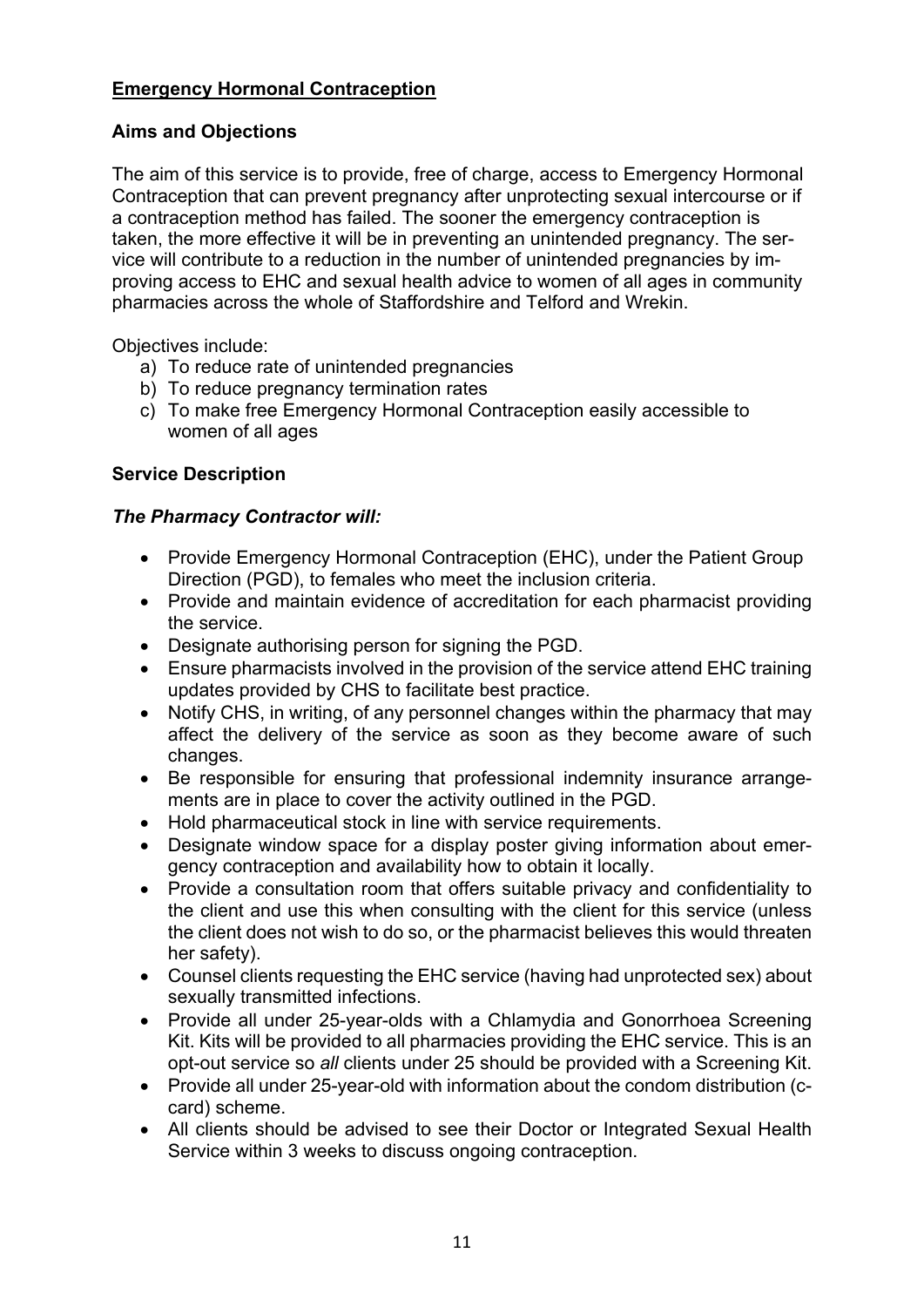- In the event that a person presents requesting EHC who falls under the PGD exclusion criteria, signpost them appropriately. Furthermore, if the person is under 13 years of age, the pharmacy shall, wherever reasonably practical and with the young persons' agreement, telephone ahead to arrange an appointment for the young person with an appropriate source of support. Staffordshire or Telford and Wrekin Safeguarding Board procedures will be adhered to.
- Signpost clients to other providers if no accredited pharmacist on site and provide suitable support to clients (e.g. ring ahead to other provider).
- Ensure that appropriate records are completed via Pharmoutcomes, including a record of assessment of competence, in accordance with Fraser Guidelines where the young person is under 16 years old and a CSE Risk questionnaire if under 18 years of age.
- Report to CHS, as soon as reasonably practicable (and timely in relation to the significance of the event) all significant events associated with this enhanced service, including but not limited to, situations where the pharmacist makes a Safeguarding referral and any complaints made about the service.

#### Population covered

- Staffordshire or Telford and Wrekin residents or registered with a GP in Staffordshire or Telford and Wrekin aged 13 and over who think they may be at risk of pregnancy and who, if under 16, are deemed competent to consent to treatment as per Fraser guidelines and in line with PGD.
- Whilst there is no limit to the number of times a patient can access the EHC Service, pharmacists must use their discretion when faced with repeat attendees. It must be stressed to the patient that it is an emergency measure only, and they should see their GP or the main Sexual Health Service to discuss regular methods of contraception.
- Women should be encouraged to take the emergency contraception on the pharmacy premises

#### **Training**

- Pharmacists should demonstrate that they have the necessary knowledge and skills to provide the service by completing the community pharmacy Emergency Contraception Service Declaration of Competence (DoC). The DoC requires the pharmacist to satisfactorily complete:
	- o CPPE Contraception Learning Pack
	- o CPPE Emergency Hormonal Contraception Learning Pack
	- o CPPE training on Safeguarding Children & Vulnerable Adults Level 2
	- o CPPE Child Sexual Exploitation (CSE), spotting the signs
	- o Attend a workshop run by CHS or the Commissioner
- The DoC should be completed every 2 years
- Pharmacists must also meet any additional training requirements as stated in the PGD.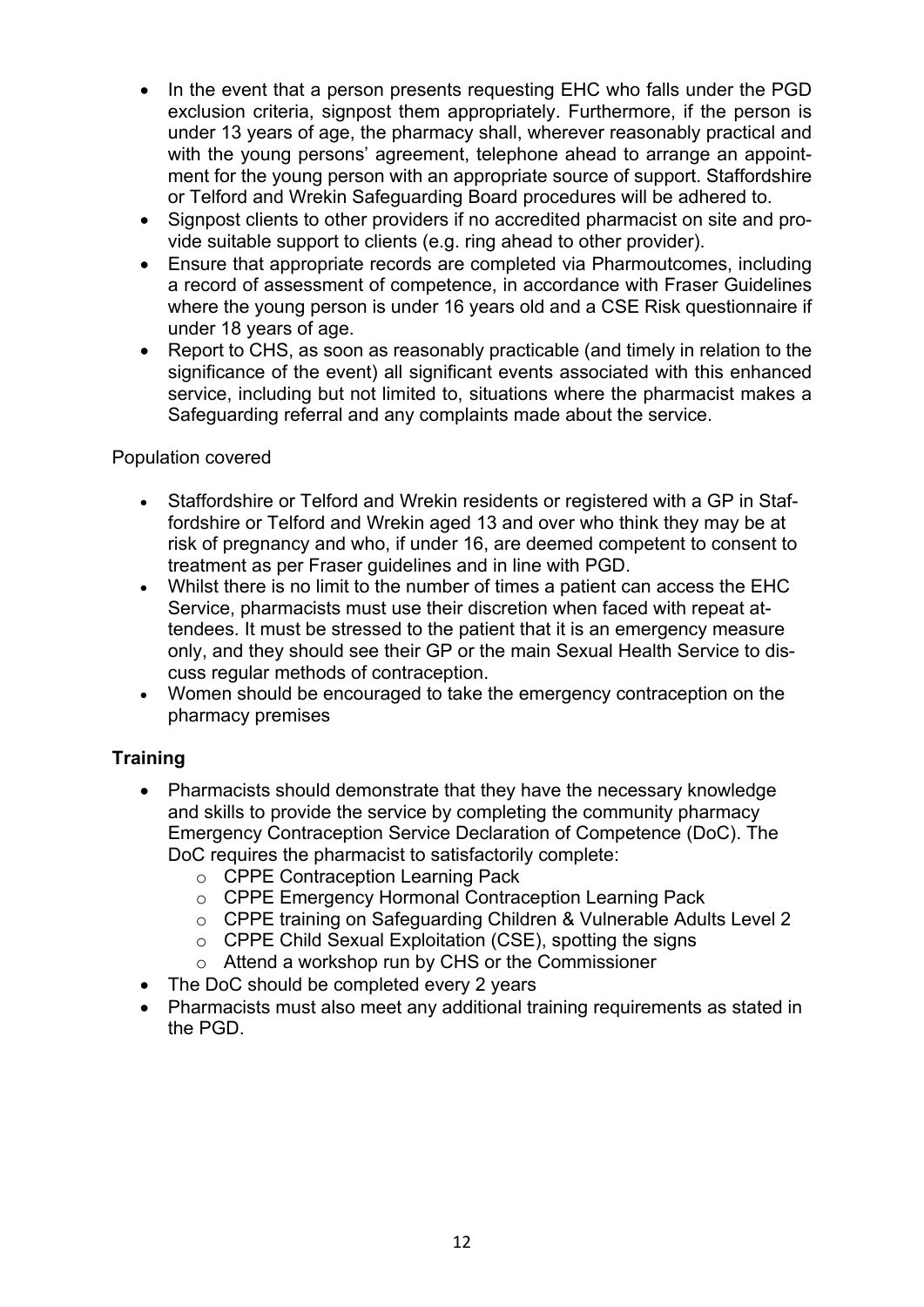#### **Chlamydia and Gonorrhoea Screening**

#### **Aims and Objections**

The aim of the service is to provide free of charge screening kits of otherwise asymptomatic individuals when they present at a pharmacy setting for other reasons and/or required screening kits in response to local promotion amongst professionals and advertising. The service will increase uptake of screening for Chlamydia and Gonorrhoea by young people who have had unprotected sex, and/or a new partner, and thus help facilitate early detection and treatment of asymptomatic infection, reducing onward transmission and the consequences of untreated infections.

Note: Dual self-testing kits will be provided by integrated sexual health services, which includes microbiology, management of results and partner notification.

Objectives include:

- a) Improved access to self-administered screening kits
- b) Promoting the use of screening kits and increase the number of test samples returned for analysis
- c) Referring to care pathways and signposting those that have been at risk of a STI to an appropriate service
- d) Increasing awareness of the risks of unprotected sex amongst the target local population by general promotion of the service
- e) Reducing the numbers of untreated Chlamydia and Gonorrhoea infections and help reduce complications and fertility problems.

#### **Service Description**

#### *The Pharmacy Contractor will:*

- Provide a consultation area that ensures confidentiality for the client.
- The pharmacy contractor must ensure that CHS is informed of any change of personnel such that the screening service becomes unavailable at that pharmacy.
- Pharmacies will actively promote this scheme and supply a screening test to eligible patients, i.e. those under 25 who request other sexual health services such as supply of EHC.
- Pharmacies will actively promote this scheme and supply a screening test to any asymptomatic sexually active patient under the age of 25 who either requests a screening test or when dispensing contraceptive pills or purchasing condoms.
- The service will include:
	- o Provision of a screening kit with an explanation of its use and how to return the completed kit
	- o Provision of a patient form and an explanation of how to complete it.
- Patients who describe symptoms of a sexually transmitted infection (STI) should be referred to an appropriate sexual health clinic.
- Pharmacies will provide advice on STIs and the use of regular contraception in line with national guidelines.
- Pharmacies will display resources advertising the availability of this service.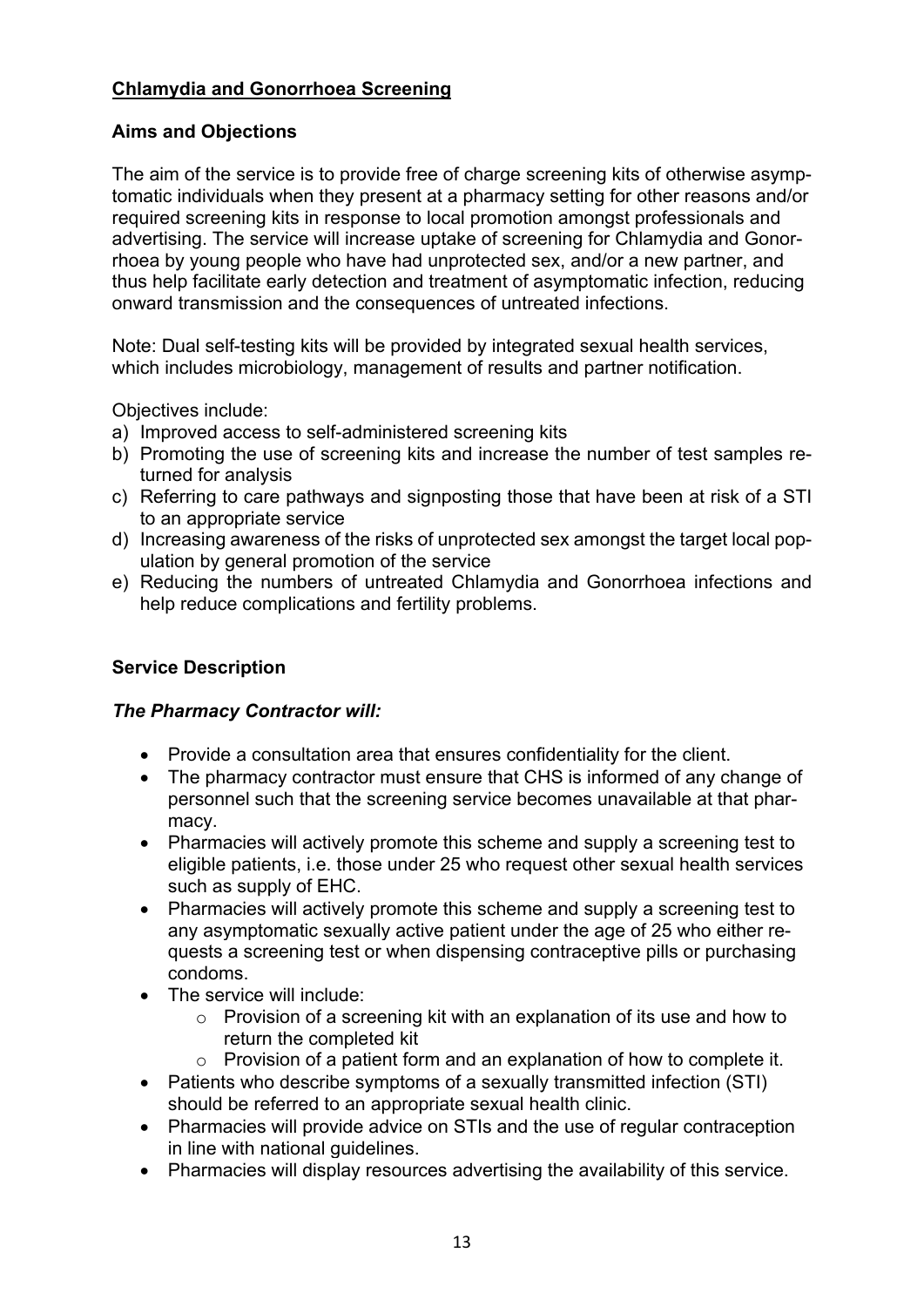- The pharmacy will carry out the service in line with this specification; with reference to the Fraser guidance; Working Together to Safeguard Children and the Sexual Offences Act 2003 when supplying to young people under 16 years of age. The pharmacist and pharmacy staff will have knowledge of national and local safeguarding procedures and will ensure that up to date information and safeguarding contact information readily available.
- Pharmacists and pharmacy staff may need to share relevant information with other health care professionals and agencies. This should be in line with local confidentiality, data protection arrangements and safeguarding children guidelines. Where appropriate they may need to obtain consent from the client to share the information.
- The pharmacy contractor must have a Standard Operating Procedure in place for this service.
- The pharmacy must input service information on Pharmoutcomes on the day of service provision.

Population covered

• Staffordshire or Telford and Wrekin residents aged between 15 and 24 years of age, both male and female.

#### **Training**

- Pharmacists and pharmacy staff providing this service will undertake training by CHS.
- Pharmacists and pharmacy staff providing this service will have completed Level 2 Safeguarding training.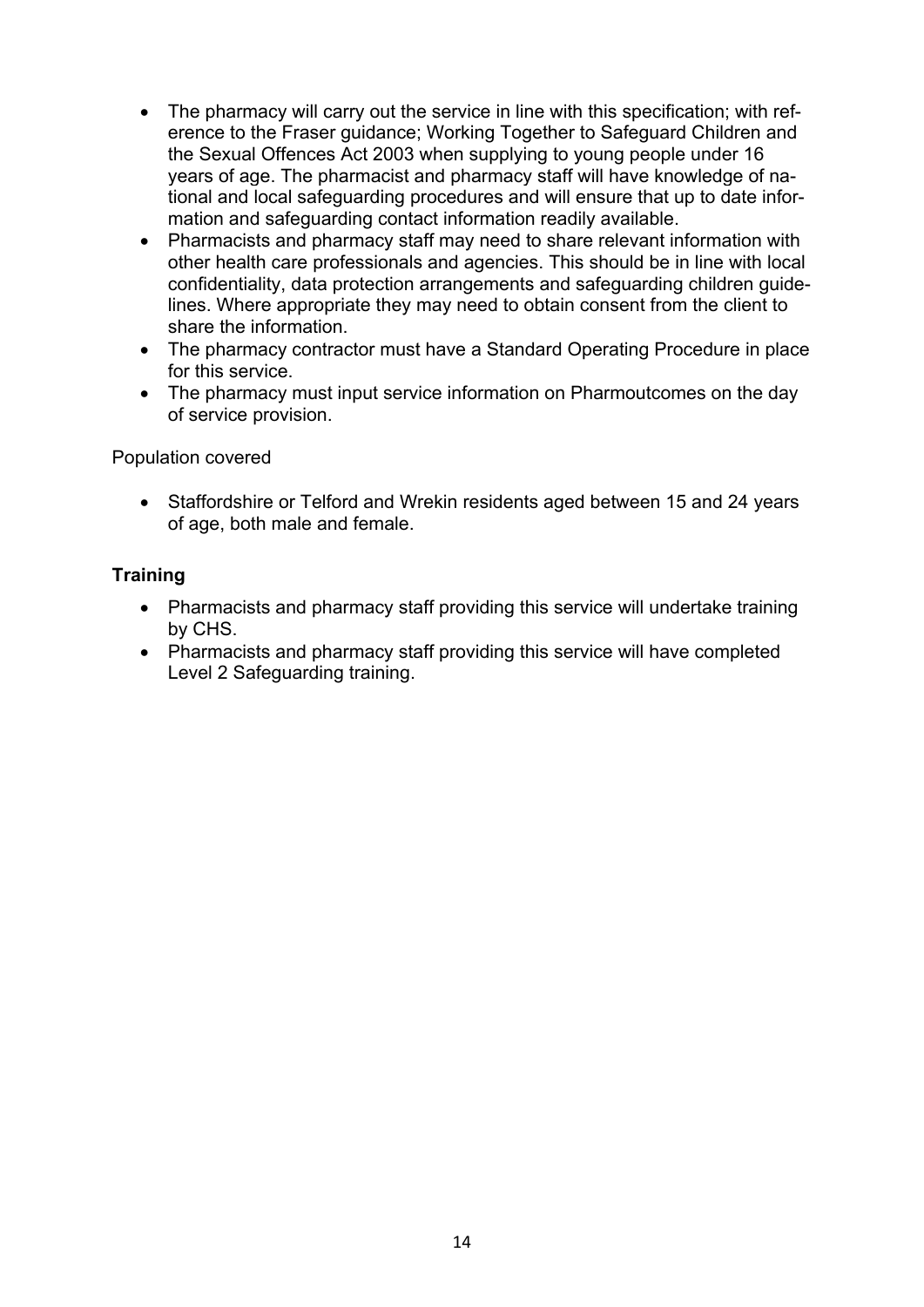#### **Chlamydia Treatment**

#### **Aims and Objections**

The aim of this service is to provide treatment of asymptomatic infection, reducing transmission and the consequences of untreated infections.

Objectives include:

- a) Increased access to treatment of asymptomatic patients with chlamydia and gonorrheoa in infection in pharmacies with coverage across all areas of Staffordshire and Telford and Wrekin
- b) Reaching sexually active young people who do not use integrated sexual health services
- c) Reducing the burden on secondary care services by diagnosing chlamydia and gonorrheoa infection and treating chlamydia infections in the community
- d) Increasing early detection of chlamydia and gonorrheoa and treatment of chlamydia, and therefore reducing transmission and complications associated with these infections.

#### **Service Description**

#### *The Pharmacy Contractor will:*

- Provide a consultation area that ensures confidentiality for the client
- Provide and maintain evidence of accreditation for each pharmacist providing the service.
- Designate authorising person for signing the PGDs.
- Provide treatment via PGD to patients that have been identified through the chlamydia and gonorrheoa screening programme as receiving a positive result
- Assess the suitability of the person to receive the locally agreed antibiotic treatment, in line with the inclusion and exclusion criteria detailed in the PGD
- Input service information on Pharmoutcomes on the day of service provision
- Refer any complicated cases back to the integrated sexual health services
- Be responsible for ensuring that professional indemnity insurance arrangements are in place to cover the activity outlined in the PGD
- Hold pharmaceutical stock in line with service requirements.

Notification of Results:

- All screening results will be notified direct to the patient by the Integrated Sexual Health Service.
- The Integrated Sexual Health Service will also advise all patients reporting a positive result of the need to obtain treatment and the options available in accessing treatment locally which shall include local community pharmacies operating under this Agreement.
- The Integrated Sexual Health Service will also initiate partner notification and follow up with the Service User to confirm treatment obtained.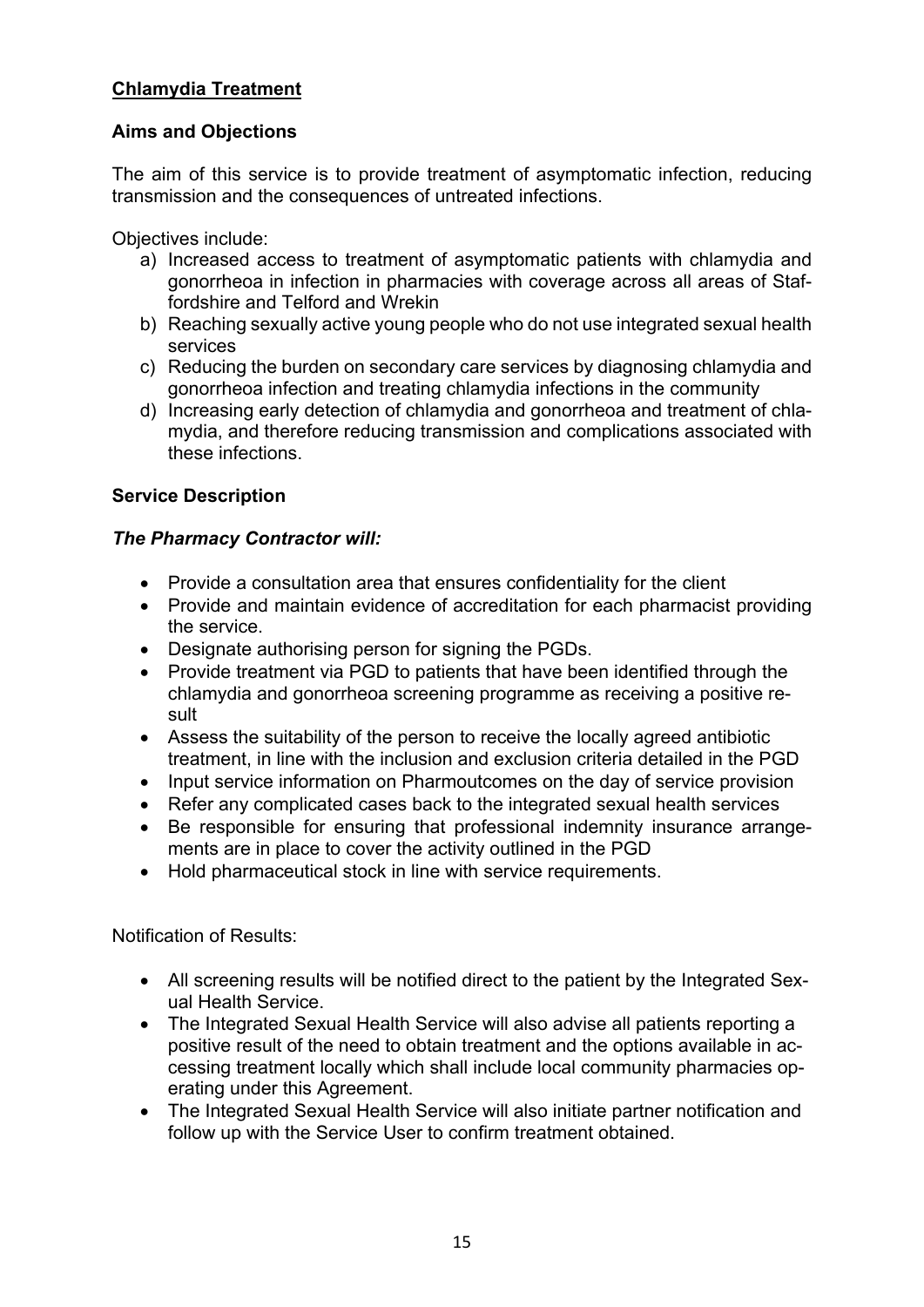#### **Training**

- Pharmacists should demonstrate that they have the necessary knowledge and skills to provide the service by completing:
	- o CPPE Sexual Health in Pharmacies e-learning
	- o CPPE training on Safeguarding Children & Vulnerable Adults Level 2
	- o CPPE child sexual exploitation (CSE) 'Spotting the Signs of Child Sexual Exploitation'
	- o Attend a workshop run by CHS or the Commissioner
- Pharmacists must also meet any additional training requirements as stated in the PGD.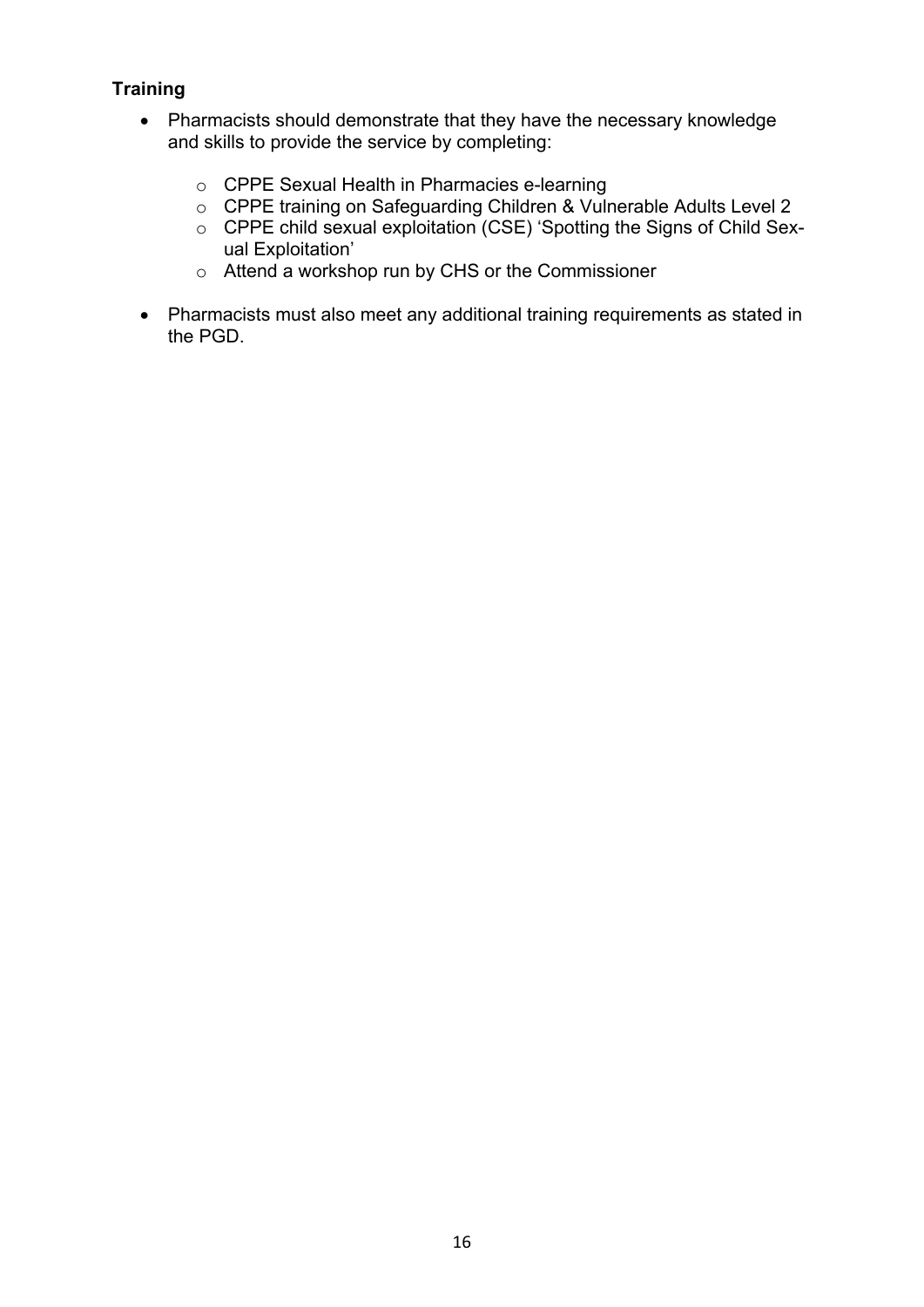#### **Pregnancy Testing**

#### **Aims and Objections**

The aim of this service is to provide free of charge pregnancy testing to vulnerable young women across Staffordshire and Telford and Wrekin.

Outcomes include:

- a) To reduce the rate of unintended pregnancies
- b) To make free pregnancy testing available to vulnerable cohorts
- c) To provide access to pregnancy tests for young people and other women who may be at a greater risk of unplanned pregnancy where financial access to testing may be a barrier to gaining support

#### **Service Description**

#### *The Pharmacy Contractor will:*

- Provide a take home pregnancy test to the woman, on receipt of a voucher
- Explain how to take the test
- Provide information on what to do if the test is positive (the patient will be contacting by the referrer)
- Record voucher details on Pharmoutcomes on day of service

#### **Training**

- Pharmacists and pharmacy staff providing this service will undertake training by CHS.
- Pharmacists and pharmacy staff providing this service will have completed Level 2 Safeguarding training.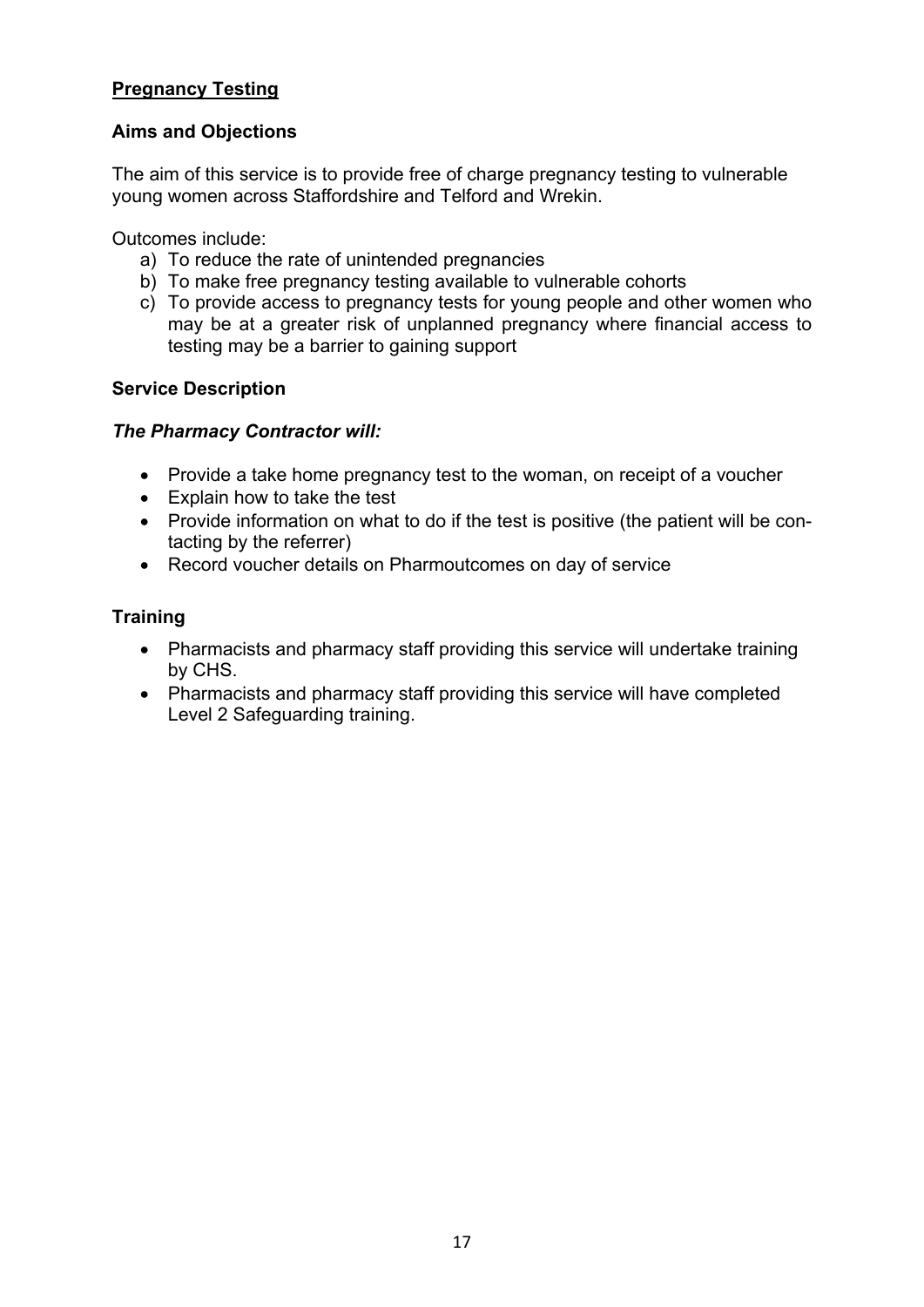#### **Condom Distribution (c-card) engagement**

#### **Aims and Objections**

The aim of this service is to improve access to free condoms to under 25 years olds.

Objectives include:

- a) Increasing access to condoms through pharmacies with coverage across all areas of Staffordshire and Telford and Wrekin
- b) Reducing the risk of STIs amongst young people
- c) Reducing the risk of unintended pregnancies

#### **Service Description**

#### *The Pharmacy Contractor will:*

- Provide a free registration/distribution point of the local Condom Distribution Scheme for young people aged 15-24years.
- Provide information on Integrated Sexual Health Services and where to access further sexual health services

#### **Please note: there are no fees for providing this service**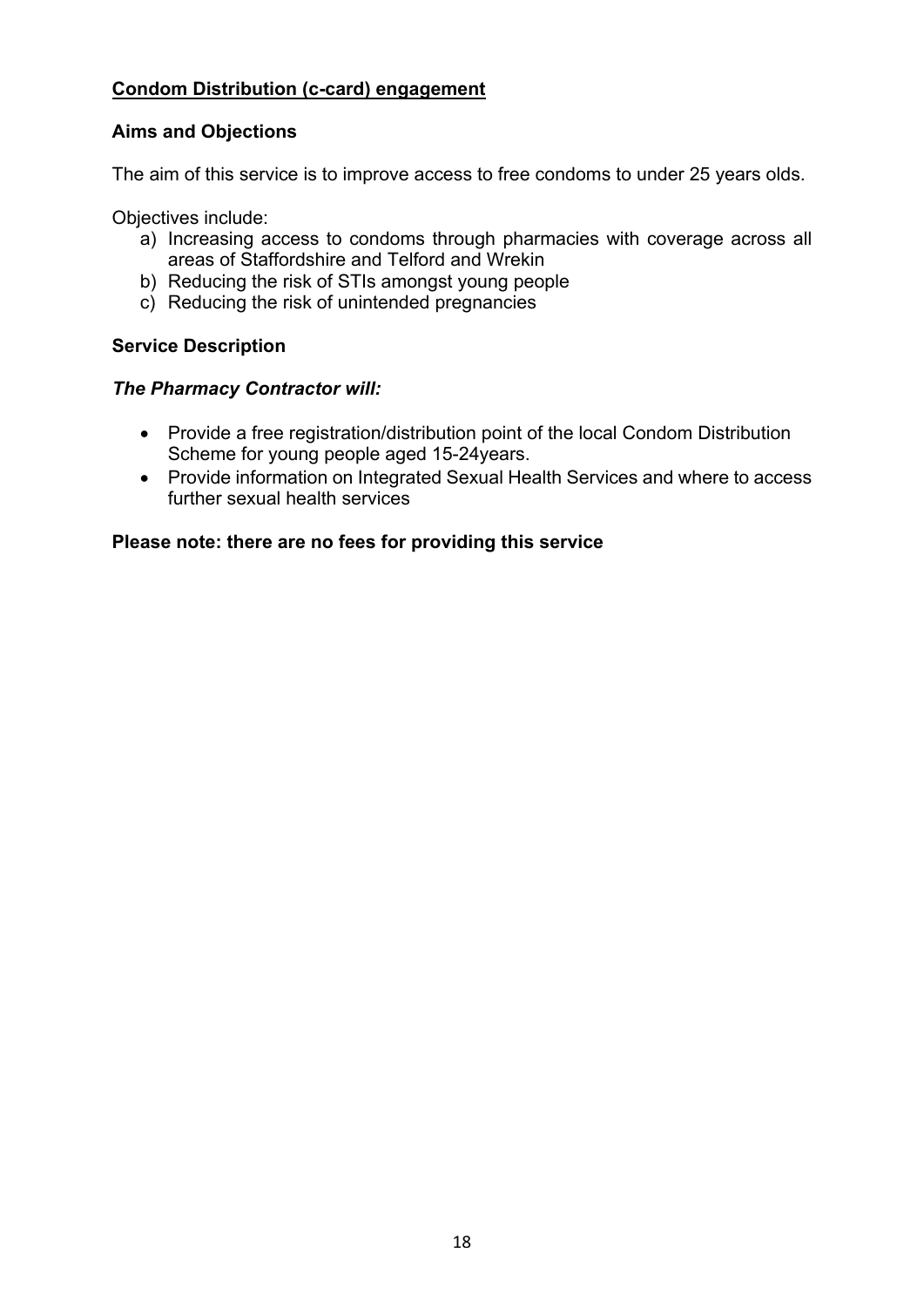# **Schedule 2**

# **Fees to Pharmacy Contractors**

| <b>Service</b>                                     | Fees paid                              |  |  |  |
|----------------------------------------------------|----------------------------------------|--|--|--|
| <b>EHC</b>                                         |                                        |  |  |  |
| Consultation                                       | £12                                    |  |  |  |
| Supply of Levonelle                                | £5.20                                  |  |  |  |
| Supply of EllaOne                                  | £14.05                                 |  |  |  |
|                                                    |                                        |  |  |  |
| <b>Chlamydia and Gonorrhoea Screening</b>          |                                        |  |  |  |
| Distribution of Chlamydia and Gonorrhoea Screening | £1.00 per Kit issued $+$<br><b>VAT</b> |  |  |  |
|                                                    |                                        |  |  |  |
| <b>Chlamydia Treatment</b>                         |                                        |  |  |  |
| Consultation                                       | E15                                    |  |  |  |
| Supply of Treatment                                | Current DT price                       |  |  |  |
|                                                    |                                        |  |  |  |
| <b>Pregnancy Testing</b>                           |                                        |  |  |  |
| Consultation and Test                              | £5 plus VAT                            |  |  |  |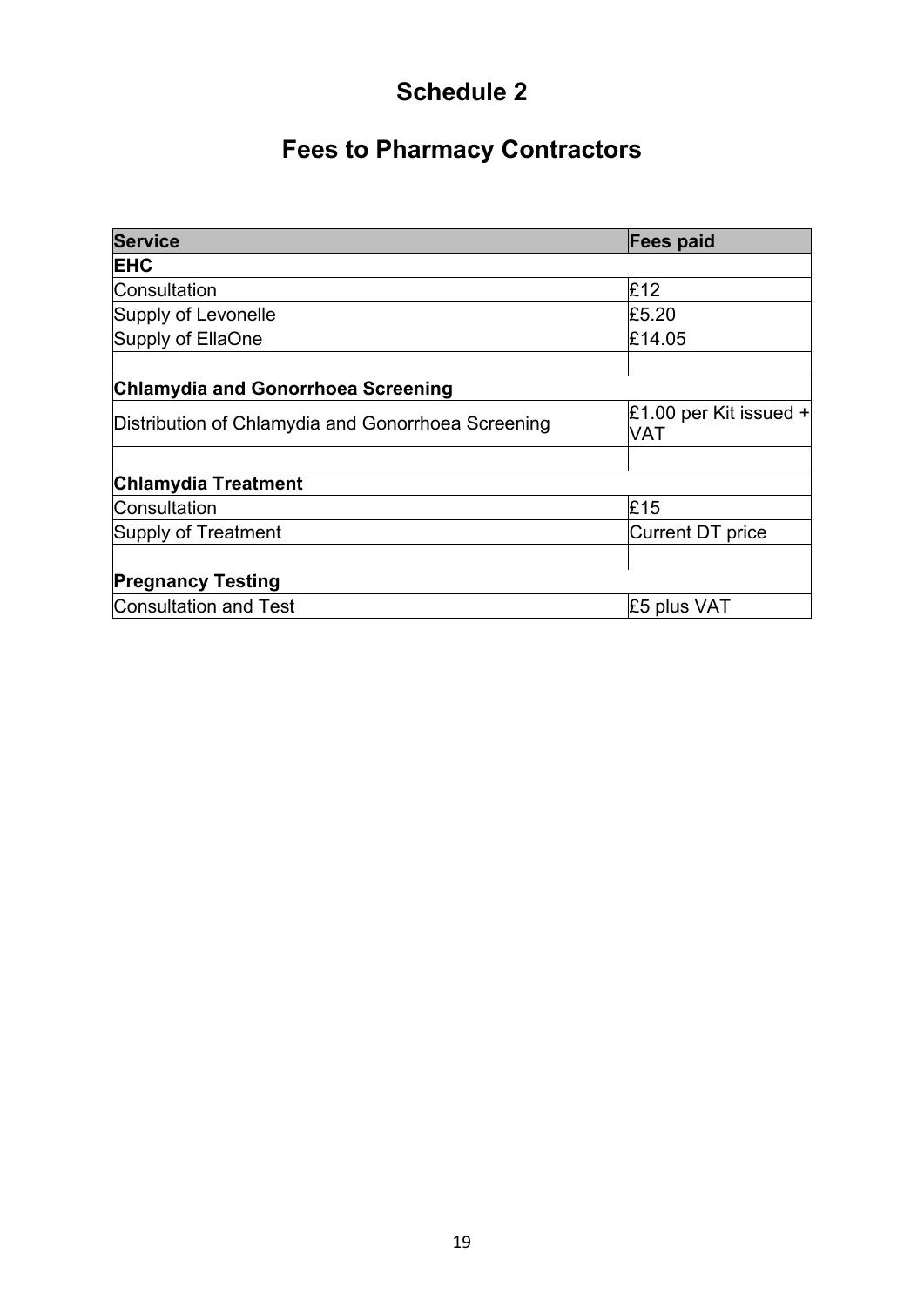# **Schedule 3**

## **Appendixes**

## **Safeguarding**

**Responsibilities: Pharmacists, Pharmacy Technicians and all other Pharmacy Staff**

• **It is a requirement of all staff to follow local Safeguarding Procedures - the most up to date information is accessible on the Council websites:** 

#### **Staffordshire**

Children: https://www.staffsscb.org.uk Adults: https://www.staffordshire.gov.uk/Advice-support-and-care-for-adults/reportabuse.aspx Referrals: **0300 1245022**

#### **Telford and Wrekin**

Children: https://www.telford.gov.uk/info/20438/safeguarding\_children Adults: https://www.telfordsafeguardingpartnership.org.uk/info/7/partner-agency-information/8/policies-procedures-pathways Referrals: **01952 385385**

#### **Pharmacists and Pharmacy Staff:**

It is everyone's responsibility to ensure the safety and wellbeing of the young and vulnerable people in society. Pharmacists and other pharmacy staff have contact with children and their families in the course of their everyday work and as such, they may become aware of a family experiencing difficulty with caring for their child(ren) and/or where a child shows signs or symptoms of possible child abuse. They are ethically and legally bound to share their concerns about possible instances of child abuse with social services who have a statutory responsibility and power to make inquiries and to intervene where there are concerns about a child's welfare.

The Clinical Governance (CG) requirements for community pharmacy, set out in Part 4 of Schedule 1 of the National Health Service (Pharmaceutical Services) Regulations 2005, as amended, require community pharmacies to ensure that relevant staff providing pharmaceutical services to vulnerable adults and children are aware of local safeguarding guidance and reporting arrangements.

Additionally, pharmacies are required to safeguard children and vulnerable adults as part of the General Pharmaceutical Council (GPhC) standards; the GPhC has included awareness and reporting of safeguarding issues as part of the inspection process carried out at registered pharmacies. Pharmacists may also be asked, by commissioners of pharmacy services, to provide evidence of safeguarding training as a prerequisite to providing a service.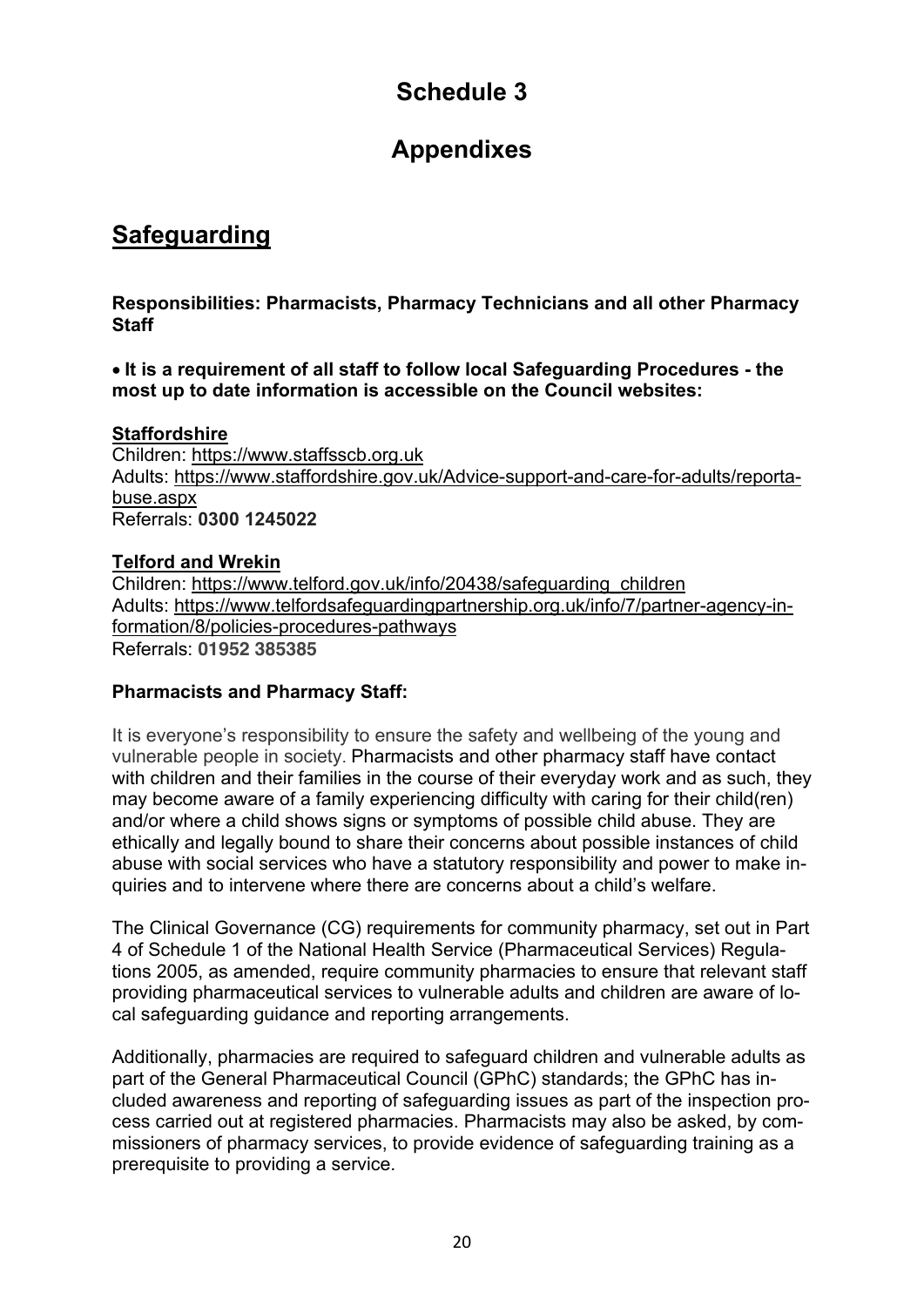#### **Locum staff should:**

• Be made aware of the local Safeguarding Procedures by the Pharmacy Manager/Senior Pharmacist.

• Follow the Safeguarding Procedures in cases of suspected child abuse.

#### **All other staff should:**

- Follow Safeguarding Procedures and report as required.
- Inform the Pharmacist in charge of any safeguarding concerns

The Designated Nurse for Safeguarding Children or member of the Safeguarding Children Team may be contacted for further advice.

### **Safeguarding**

Safeguarding children and vulnerable adults is everybody's business. If you have concerns about a child, young person or adult you should act on your concerns immediately**.** 

Sharing information with the appropriate person when you have concerns overrides any data protection issues.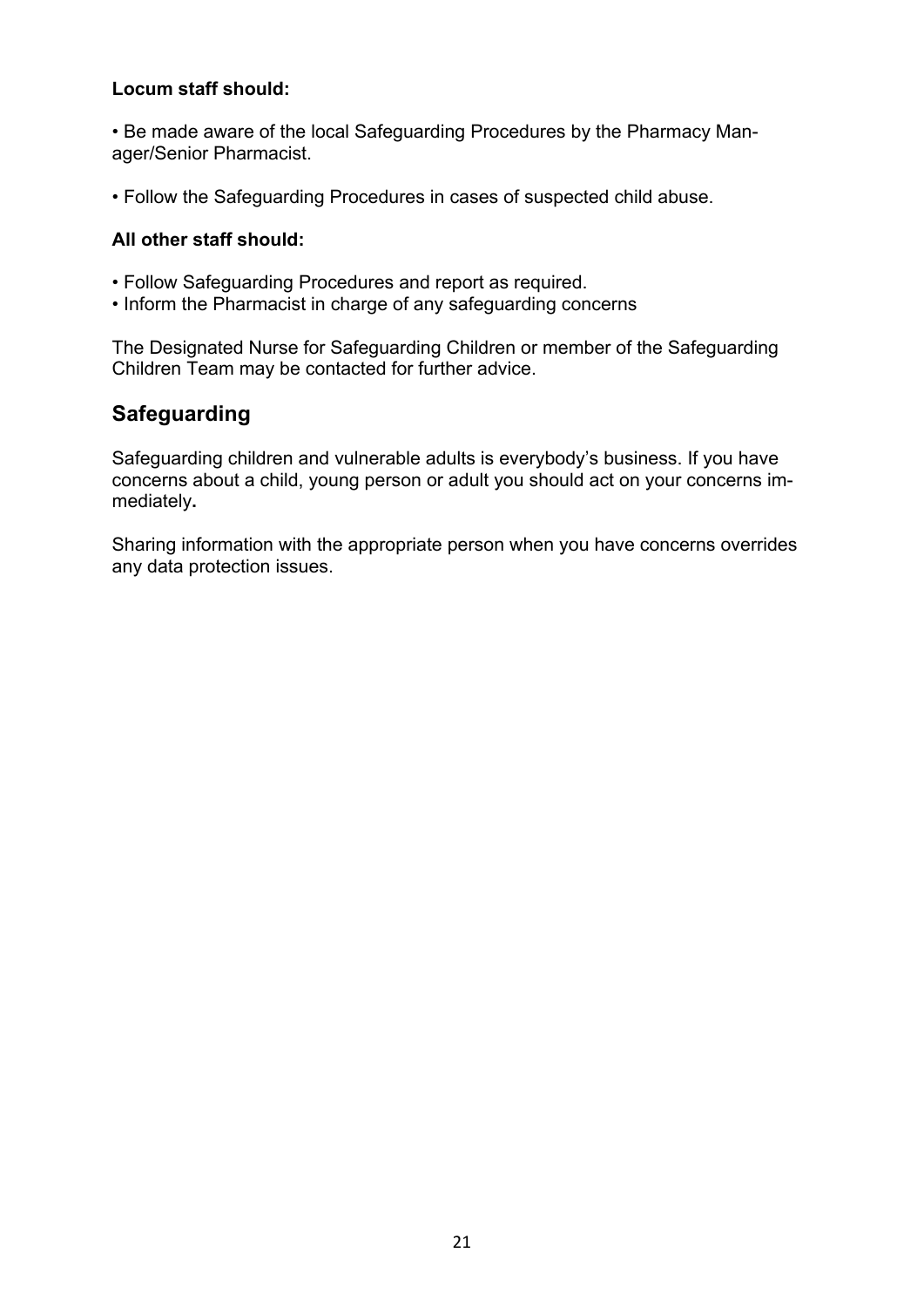#### **Agreement**

Provider: Central Health Solutions Ltd of 40 Beacon Buildings, Leighswood Road, Aldridge, Walsall, WS9 8AA

This agreement will be in force from 1st April 2022 to 31<sup>st</sup> March 2023.

**IN WITNESS WHEREOF** this Agreement has been duly executed the day and year first before written

#### **Signature on behalf of the Pharmacist Contractor:**

| Signature | <b>Full Name</b> | Date |
|-----------|------------------|------|
|           |                  |      |

#### **Signature on behalf of CHS Ltd:**

| Signature | Name                                                    | Date |  |  |
|-----------|---------------------------------------------------------|------|--|--|
|           | Michelle Dyoss<br>Operations Director<br><b>CHS Ltd</b> |      |  |  |